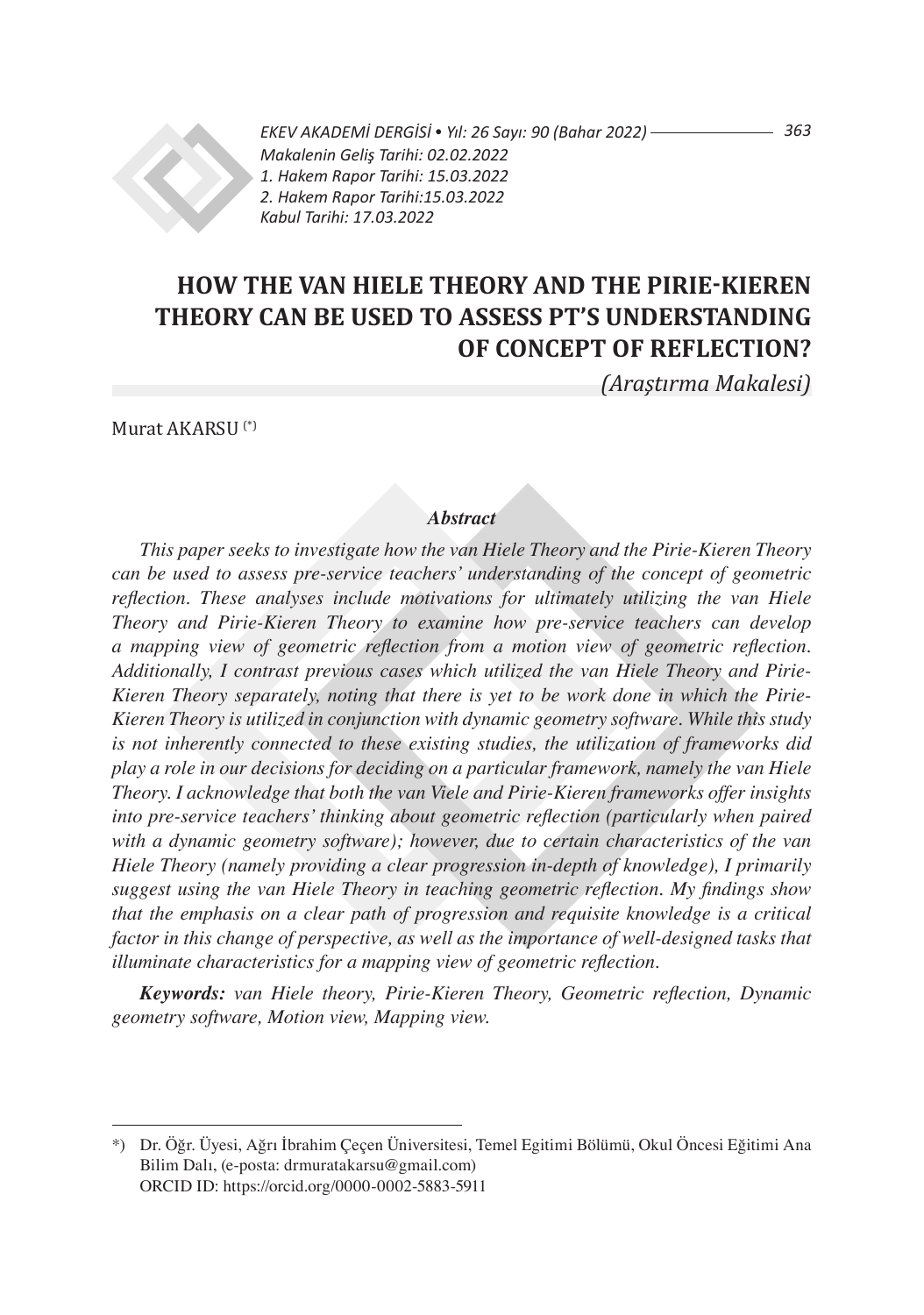# *Van Hiele Teorisi ve Pirie-Kieren Teorisi Öğretmen Adaylarının Yansıma Dönüşümü Kavramı Anlayışını Değerlendirmek İçin Nasıl Kullanılabilir?*

# *Öz*

*Bu çalışma, öğretmen adaylarının yansıma dönüşümü kavramını hareket ve eşleştirme yönünden anlama düzeylerini değerlendirmeyi ve Van Hiele Teorisi ve Pirie- Kieren Teorisinin kullanım şeklini araştırmayı amaçlamaktadır. Ayrıca bu çalışma, Van Hiele Teorisi ve Pirie-Kieren Teorisi'ni ayrı ayrı kullanan önceki çalışmaları karşılaştırarak Pierre Kieren Teorisi'nin, yansıma dönüşümünü anlamada, dinamik geometri yazılımı ile birlikte kullanıldığı çalışmaların henüz yapılmadığına da dikkat çekmektedir. Analizler sonucu, yansıma dönüşümünü anlamada van Hiele Teorisi'nin yansıma dönüşümünü anlamada Pirie-Kieren Teorisi'ne göre daha avantajlı bir teorik çerçeve olduğu söylenebilir. Hem van Viele hem de Pirie-Kieren teorik çerçevelerinin, öğretmen adaylarının geometrik yansımayı anlamaları konusunda (özellikle DGS kullanıldığında) onlara özel bilgiler sunduğu kabul edilebilir; ancak van Hiele Teorisi'nin belirli özelliklerinden dolayı (yani bilgi derinliğinde net bir ilerleme sağlamasi), geometrik yansıma öğretiminde öncelikle van Hiele Teori'sinin kullanılmasını öneriyorum. Bulgular, van Hiele Teorsi'nin hareket perspektifinden eşleştirme perspektifine geçişte hangi alt konseptlerin hangi sırada öğrenilmesi gerektiğini açıkça ortaya koyan ve etkinlik geliştirilmesinde detaylı bir yönerge sunan bir teorik çerçeve olduğunu gösterir.*

*Anahtar Kelimeler: van Hiele Teori, Pirie-Kieren Teori, geometrik yansıma, dinamik geometri programı, hareket perspektivi, eşleştirme perspektifi.*

#### **1. Introduction**

Many students have difficulties understanding basic concepts in the area of geometry (Adolphus, 2011; Clements, Sarama, Yelland, & Glass, 2008; Luneta, 2014; Strutchens & Blume, 1997). The National Council of Teachers of Mathematics (NCTM, 2000) emphasizes that instruction should guide students to investigate properties of geometric figures and understand relationships among these properties. Specifically, perpendicularity and equidistance properties of geometric reflection are important for mapping the points of pre-image to image points which is a good mastery of reflection. Besides reflections through coordinates, geometric reflection has a significant role to understand other mathematical topics such as functions, symmetry. All the above testifies that reflections are in a particularly important stance in geometry and measurement learning and teaching. An inference drawn from the literature is that there are two perspectives to understand the concept of geometric reflection: motion and mapping perspectives (Akarsu, 2022; Hollebrands, 2003; Yanik, 2006). The motion perspective in understanding geometric reflection is not mathematically correct because students with motion perspective consider the plane to be empty and apply the geometric reflection only to the given shape. However, the plane consists of infinite points, and when applying the geometric reflection, the students need to apply the geometric reflection not only to the given shape but also to all the points in the plane, which is the mapping perspective. From this viewpoint, the number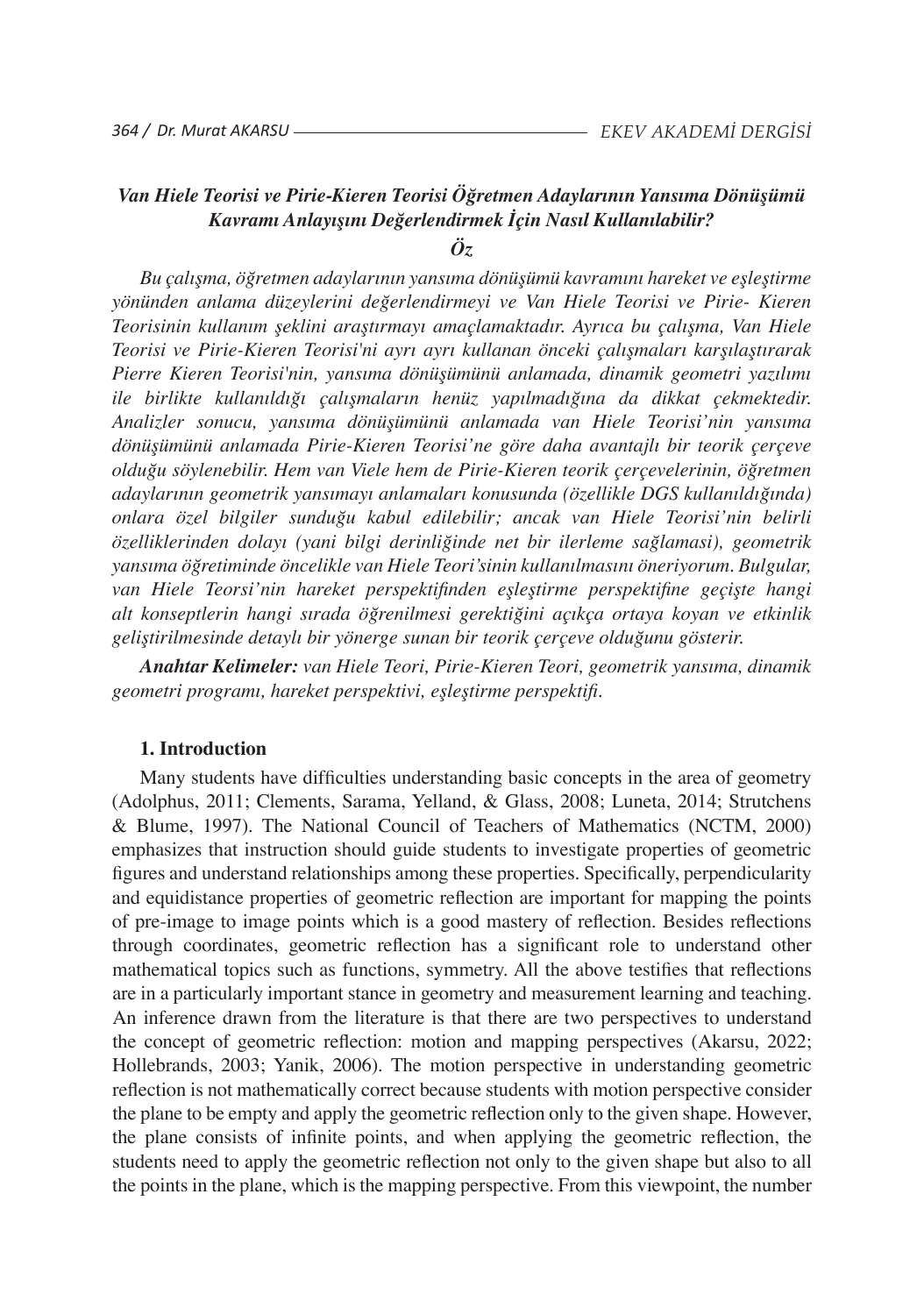of studies examining the transition of pre-service teachers from the motion perspective to the mapping perspective in understanding geometric reflection and the number of theoretical frameworks explaining the mental structures in this transition are limited. Therefore, this research inquiry is aimed to explore how the van Hiele Theory and the Pirie-Kieren Theory can be used to assess PTs' understanding of the concept of reflection in terms of motion and mapping view. I work to summarize these two frameworks and their particular applications to geometric reflection. I also seek to examine how these theoretical frameworks can work in conjunction with Dynamic Geometry Software (DGS) as a means to analyze PTs' thinking about geometric reflection. This decision is explained along with an analysis of why I believe the Pirie-Kieren theory is not compatible with the progression of moving from a motion view to a mapping view of geometric reflection. PTs' initial conceptual understanding of reflection and discover common successes and failures in this understanding to come up with useful suggestions for reflection teaching and learning.

#### **2. The van Hiele Theory**

The van Hiele levels of thinking model (1986) is one of the most well-known frameworks guiding research on students' difficulties and their level of understanding. The van Hiele framework provides a lens through which to examine and understand students' geometry thinking. In the van Hiele model, there are five levels of geometric thinking: Level 1 (Visualization), Level 2 (Analysis), Level 3 (Informal Deduction), Level 4 (Deduction), and Level 5 (Rigor). These levels provide a general framework that can inform the design of instructional activities and through which student activity can be interpreted. Van Hiele proposed that there are four crucial characteristics of the levels. First, the levels are sequential and hierarchical. Put simply, if one level is not completed successfully, a student may perform only algorithmically at higher levels. NCTM (1989) supports the idea that there should be a hierarchy of levels because this provides a sequence for guiding students' learning; first to learn to identify whole shapes and then to explore the properties of shapes. From that stage, they can perceive relationships between properties and make basic deductions. Due to the progression of developing depth knowledge, "Curriculum development and instruction must consider this hierarchy" (NCTM, p. 48).

Second, students' progression from one level to the next level depends on the quality of instruction rather than age, maturation, environment, or parental support(s). Third, geometric experience is one of the most important features of the van Hiele model (1986) for helping students to progress through the levels. Fourth, language has a significant role in learning. All levels of the van Hiele theory uses the same terms but with augmented meanings as students progress through the levels. Thus, teachers and students may use the same terms while referring to different levels of meaning. For instance, if a student uses the word "geometric reflection" at level 1, s/he means that the geometric reflection is moving a pre-image figure to image figure over the reflection line without considering the properties of equidistance and perpendicularity, but at level 2 s/he is reflecting the preimage figure considering the properties of equidistance and perpendicularity to determine where to place the figure. Hence, the van Hiele theory provided guidelines to show which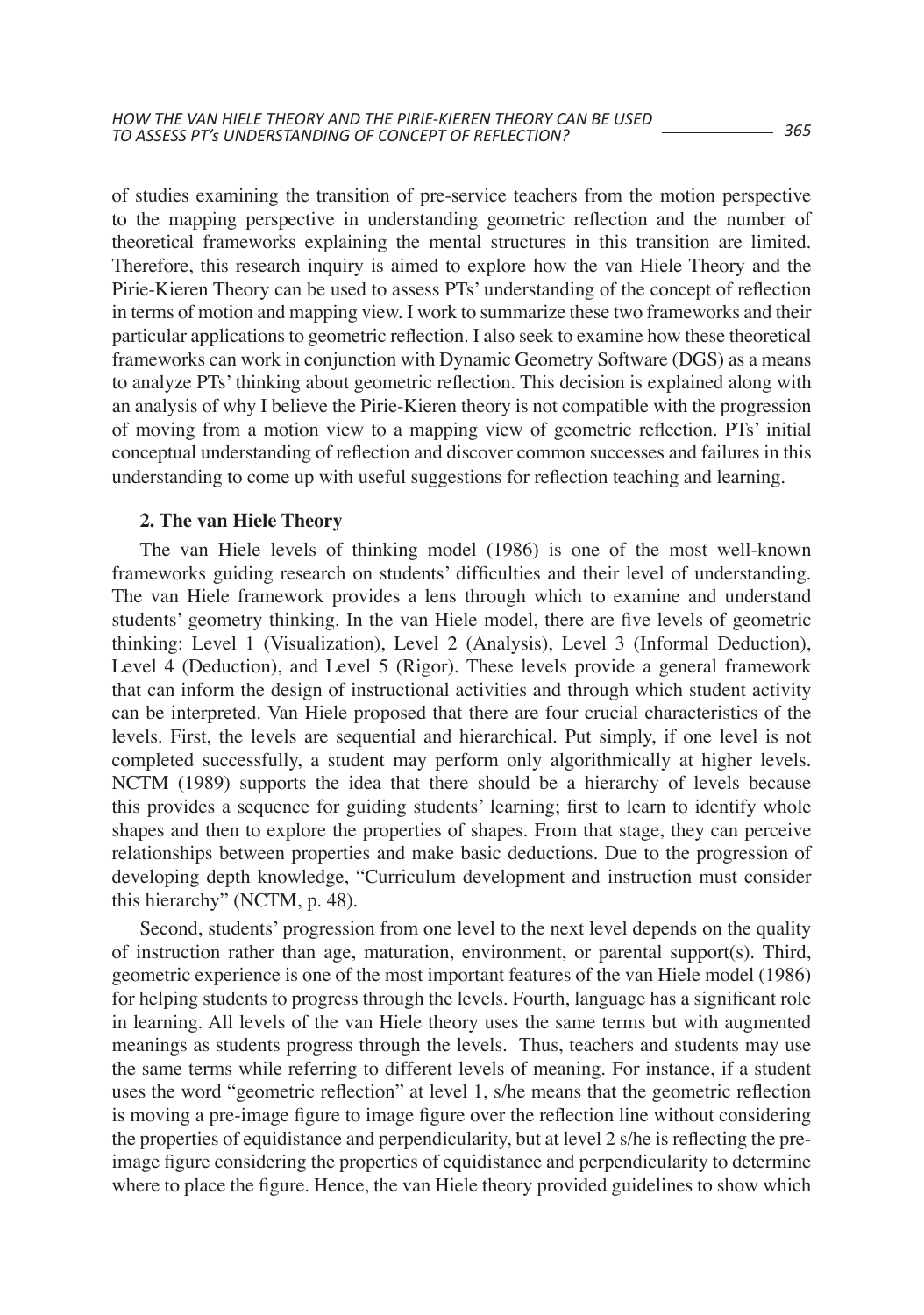levels students should reach to succeed in a high school geometry class. For example, students should achieve at least level 3 or level 4 to demonstrate a high level of thinking. To have a high level of thinking about geometric reflection, students or PTs need to have a mapping view of the reflection line, domain, and plane (Akarsu, 2022; Yanik, 2006). PTs with a mapping view of the reflection line know the role of the reflection line using the properties of perpendicularity and equidistance to position the pre-image figure correctly. PTs with a mapping view of the domain consider the domain as all points in the plane rather than as a single figure. PTs with a mapping view plane consider the points or figures as a subset of the plane rather than separated from the plane.

Initial support for our argument comes from a study conducted by Akarsu (2022) in which he used the Action, Process, Object, Schema (APOS) framework (Dubinsky, 1992) to PTs'levels of understanding in the geometric reflection in terms of motion and mapping view. Akarsu explained each characteristic of the APOS levels based on the geometric reflection in his study. His work provides a good example and starting point for research and for the development of an assessment tool to assess PTs' levels of understanding of geometric reflection in terms of motion and mapping view. Therefore, I want to identify each characteristic of the van Hiele levels (1986) based on the geometric reflection in terms of motion and mapping view (see Table 1).

| van Hiele Levels:               | <b>Motion View</b>                                                                                                                      |                                                                                                                                                                                                            |
|---------------------------------|-----------------------------------------------------------------------------------------------------------------------------------------|------------------------------------------------------------------------------------------------------------------------------------------------------------------------------------------------------------|
|                                 |                                                                                                                                         | <b>Mapping view</b>                                                                                                                                                                                        |
| Level 1<br>(Visualization)      | PTs reflect the figure as a whole<br>rather than as a collection of                                                                     | PTs reflect the figure as a collection<br>of points (every pre-image point                                                                                                                                 |
|                                 | points                                                                                                                                  | of the figure has a corresponding<br>image point of the figure)                                                                                                                                            |
| Level 2 (Analysis)              | PTs do not use the properties of<br>equidistance and perpendicular<br>to determine the position of the<br>points of the figure          | PTs use the properties of<br>equidistance and perpendicularity<br>to determine the position of the<br>points of the figure                                                                                 |
| Level 3 (Informal<br>Deduction) | -PTs consider the domain as a<br>single figure in the plane                                                                             | -PTs consider the domain as all<br>points in the plane.                                                                                                                                                    |
|                                 | plane metaphorically (i.e., know<br>definitions verbally without<br>being able to operate with them<br>to perform geometric reflection) | -PTs conceptualize definitions of -PTs conceptualize definitions of<br>plane mathematically (i.e., know<br>definitions verbally and being able<br>to operate with them to perform<br>geometric reflection) |
| Level 4<br>(Deduction)          | figures as moveable on the plane figures as a subset of the plane.                                                                      | PTs consider geometric points or PTs consider geometric points or                                                                                                                                          |
| Level 5 (Rigor)                 | PTs do not make connection with PTs know that geometric                                                                                 | other geometric transformations reflections produce other geometric<br>transformations (e.g., translation,<br>rotation)                                                                                    |

Table 1. The van Hiele Levels of Motion and Mapping Views in Geometric Reflection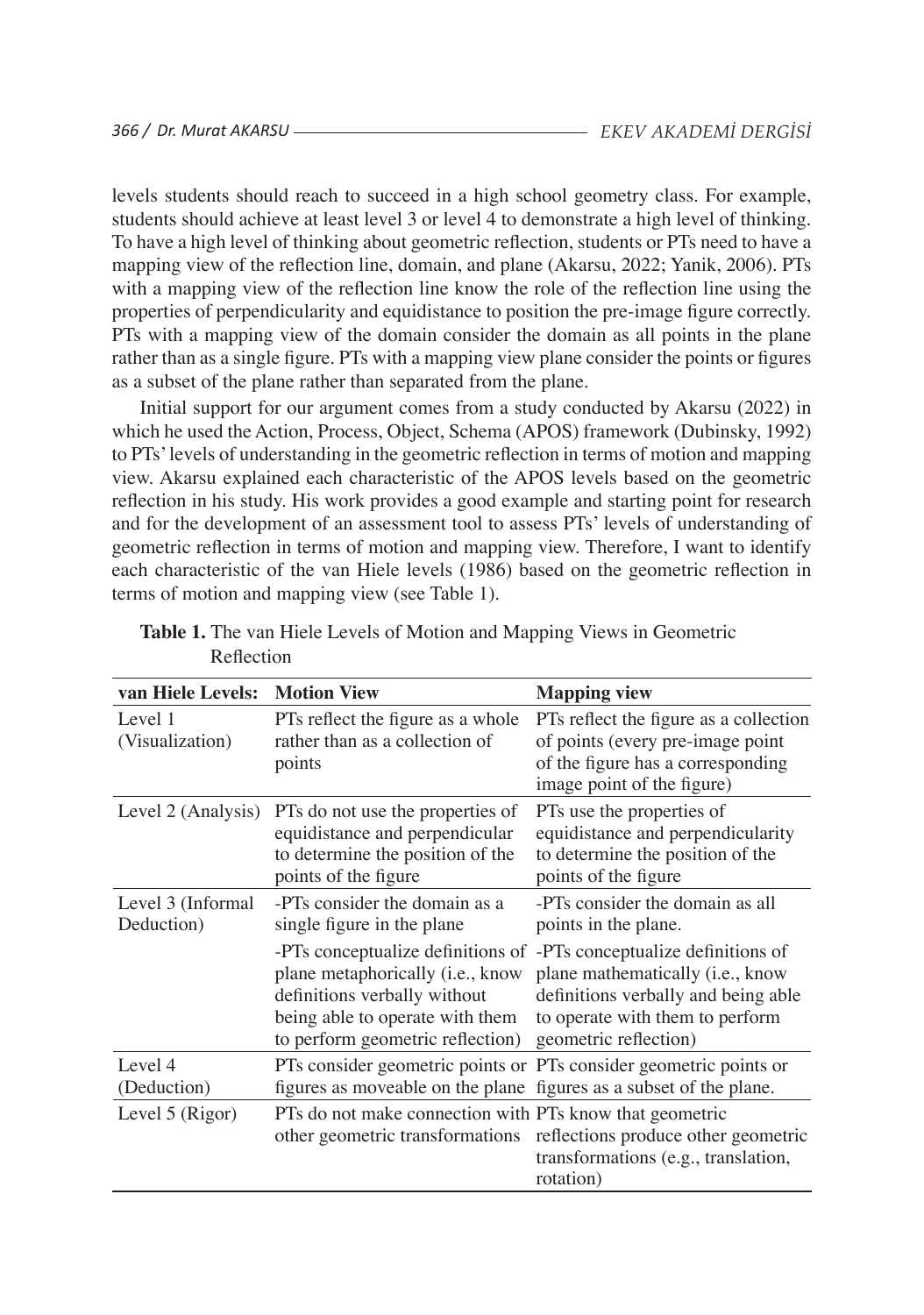In sum, based on table 1, I can hypothesize that level 4 is sufficient to have a mapping view of geometric reflection. Therefore, I can argue that the van Hiele theory (1986) is useful to determine students'levels of understanding of a specific topic such as geometric reflection. Determining students' levels of understanding enables teachers to plan and design their learning and teaching activities for their classrooms effectively. In line with these considerations, the van Hiele theory and the reconstructive approach are useful frameworks for designing tasks to expand teachers' understandings of the geometric reflection.

#### **3. The Pirie-Kieren Theory**

Another leading framework, the Pirie-Kieren theory (1989) has been adopted in many studies to analyze the growth of students' mathematical understanding. Some studies have specifically focused on analyzing the effects of processes such as folding back (Martin, 2008; Pirie & Martin, 2000), while several others have investigated their growth of understanding of specific mathematical topics, such as combinatorics (Warner, 2008), right triangle trigonometry (Cavey & Berenson, 2005), and geometric transformations (Gülkılık, Uğurlu & Yürük, 2015).

Over the last few decades, there has been growing interest in developing frameworks of mathematical understanding. Some researchers attempted to explore understanding by classifying it as either various types or levels (Pirie & Kieren, 1992; Skemp, 1976; Sierpinska, 1990). Skemp proposed that there are three different kinds of understanding, namely, instrumental, relational, and formal (logical) understanding. Skemp's categories of understanding left some questions unanswered for mathematics educators who sought to make sense of the fact that students can have some relational understanding that is not as yet useful to solve certain categories of problems. Drawing from this observation, there seemed to be an implication of either levels or, degrees of understanding, rather than just categories. Likewise, Sierpinska (1990) pursued this idea, asking: "Are there levels, degrees, or rather kinds of understanding? … Is understanding an act, an emotional experience, an intellectual process, or a way of knowing?… What are the conditions for understanding as an act to occur? ... How do we come to understand? … Can understanding be measured and how?" (p. 24). To address Sierpinska's thoughtprovoking questions, Pirie and Kieren (1992) sought to center their work around the growth of mathematical understanding, which they considered to be a complex process that cannot be characterized in terms of two or three categories.

To define mathematical understanding, Pirie and Kieren (1989) used von Glasersfeld's (1987) constructivist view of understanding. Accordingly, von Glaserfeld states, "The experiencing organism now turns into a builder of cognitive structures, intended to solve such problems as the organism perceives or conceives…among which is the never-ending problem of consistent organizations [of cognitive structures] that we call understanding" (p. 7). From this perspective, Pirie and Kieren (1992) used this characterization as a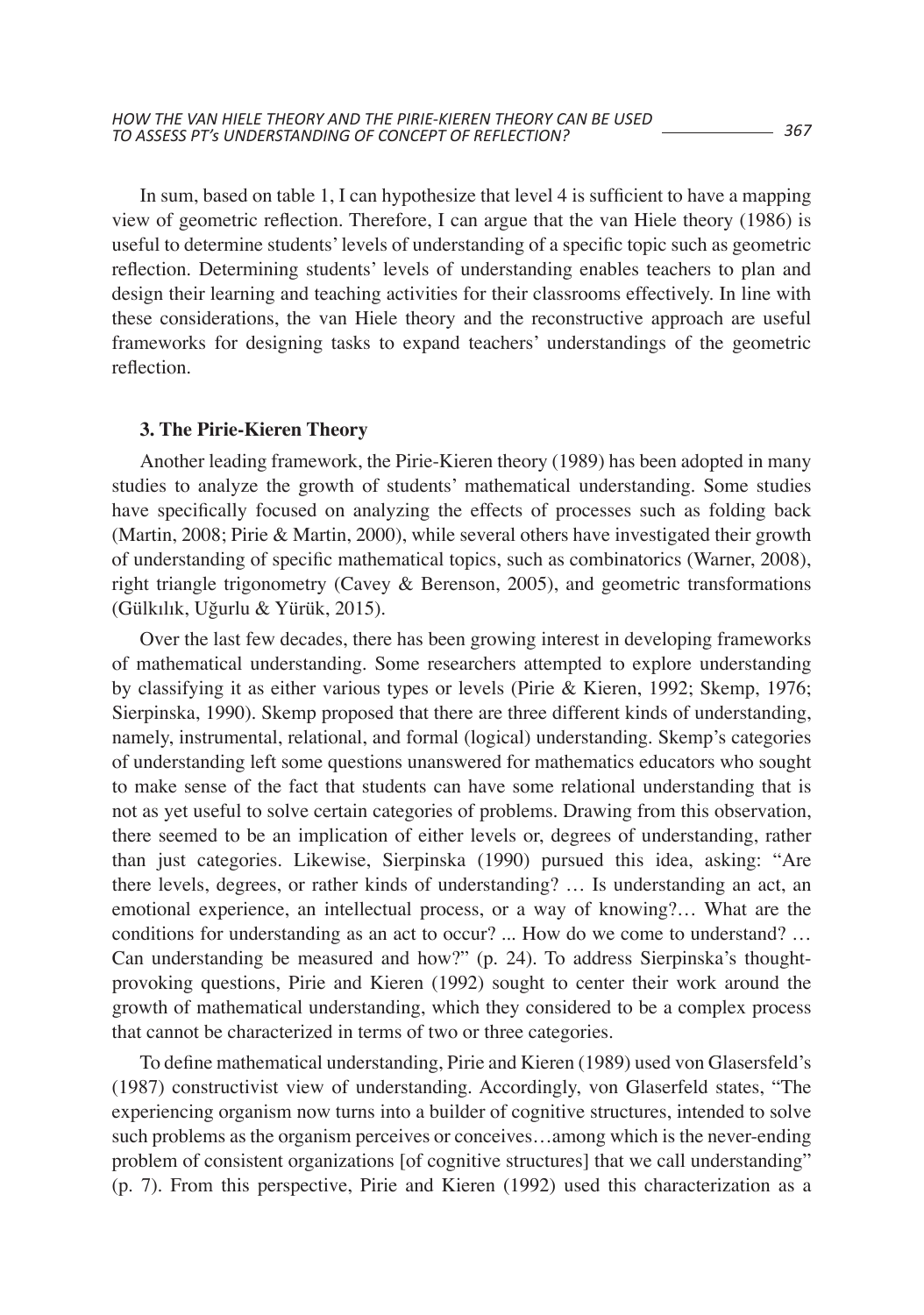basis for defining understanding as "a whole dynamic, leveled but nonlinear, recursive process" (p. 243). In brief, they proposed that the growth of mathematical understanding is a dynamic and progressive process, but it is not linear.

Extending the existing view of Glasersfeld, Pirie, and Kieren (1994a) described eight levels of understanding: Primitive Knowing, Image-Making, Image-Having, Property Noticing, Formalizing, Observing, Structuring and Inventising (see Figure 1).



**Figure 1.** The model for the growth of mathematical understanding by (Martin and **Figure 1.** The model for the growth of mathematical understanding by Pirie-Kieren, 2003, p. 174).  $\overline{P}$  Hic-Kieren, 200

Pirie and Kieren (1992) define the first four levels as inner (informal) levels and Pirie and Kieren (1992) define the first four levels as inner the last four levels as outer (formal) levels. The Pirie-Kieren theory also proposes two crucial characteristics of their levels of understanding: *folding back* and *don't-need*  boundaries (Gülkılık et al., 2015; Pirie & Kieren, 1992). When identifying processes learners use to switch between different levels of understanding, Pirie and Kieren (1994)<br>measured that students wisht feld hashte an asplice land of understanding hafans suggested that students might *fold back* to an earlier level of understanding before progressing to a more advanced level. In other words, when a student encounters a difficult problem that cannot be resolved at the student's current level and requires a more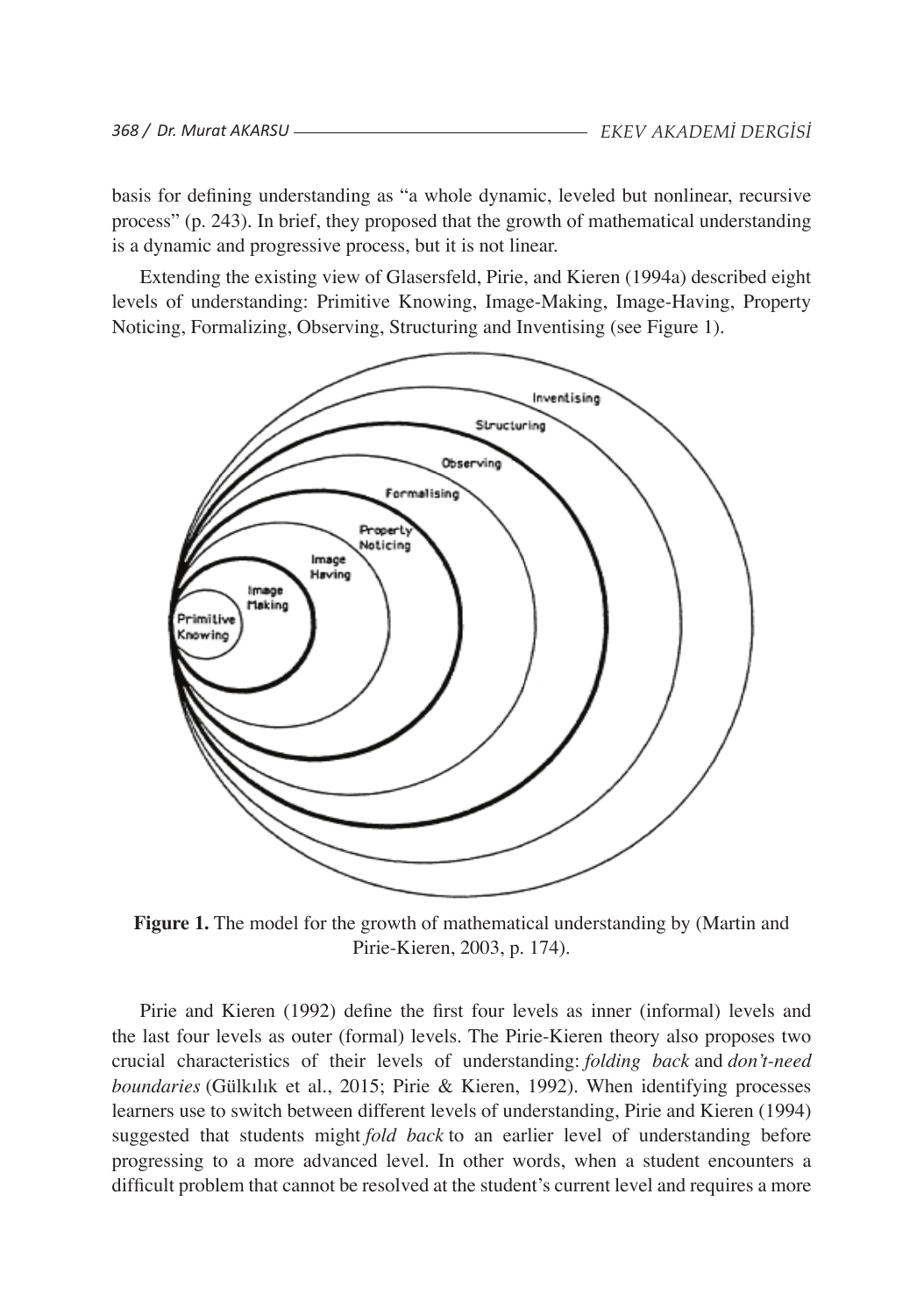advanced outer level of understanding, s/he may first need to switch back to an inner level of understanding to reconstruct new and appropriate images about the topic. Furthermore, as illustrated in the figure above, some boundaries between levels have thicker lines (see Figure 1) that are classified as "don't need boundaries" by Pirie and Kieren (1992). These lines represent that students have progressed in their abstract understanding. For instance, a student may have an image but does not need to give any examples of image-making, or s/he may formalize the concept without needing to show an image, or at the structuring level, s/he does not need to insert concrete meanings or apply formal algorithms. In other words, "don't-need" boundaries indicate that students do not need to focus on specific actions that they bring inside the boundary. They have formulated their understanding in a way that allows them to work with an abstract level of understanding outside the boundary (Pirie & Kieren, 1994).

As another example of application of the theory, Gülkılık et al., (2015) investigated four 10th-grade students' mathematical understanding of geometric transformations such as translation, reflection, rotations, and dilation. In this study, students were observed during their classes on geometric transformations, and then semi-structured interviews were conducted to analyze the growth of their mathematical understanding of geometric transformations. These authors used the levels of understanding of the Pirie-Kieren theory (1989) to analyze the complex and dynamic nature of the process of mathematical understanding. The findings of the study indicated that the Pirie-Kieren theory provides a useful foundation to examine the process of students' mathematical understanding of geometric transformations. They claimed that primitive knowing is an important level for understanding geometric transformations. According to these authors, students should first have primitive knowledge about vector, reflection line, and plane before working with geometric transformations, because these components are foundations for moving from informal definitions to formal definitions of geometric transformations. For instance, a student faced a challenge in understanding translations because s/he had not developed an understanding of the concept of the vector. To my knowledge, this is the first study that explains the importance of primitive knowing with a specific topic such as geometric transformations. Also, acting and expressing activities in imagemaking and property noticing provided a good basis for analyzing students' processes of mathematical understanding because students are more active at these levels than others (Pirie & Kieren, 1989). For instance, a student working with geometric reflections at the formalizing level noticed that his/her understanding was not adequate for this level, and s/he needed to go back to inner levels (fold back) to develop some of the properties of geometric reflections (e.g., geometric reflections preserve the equidistance between pre-image to image points). Pirie and Kieren (1994) point out that the observing level of understanding enables students to see patterns and connections in their reasoning to construct theories.

In conclusion, based on empirical studies, I observe the Pirie-Kieren theory (1989) is used for both mathematics in general and with a focus on geometry. Concerning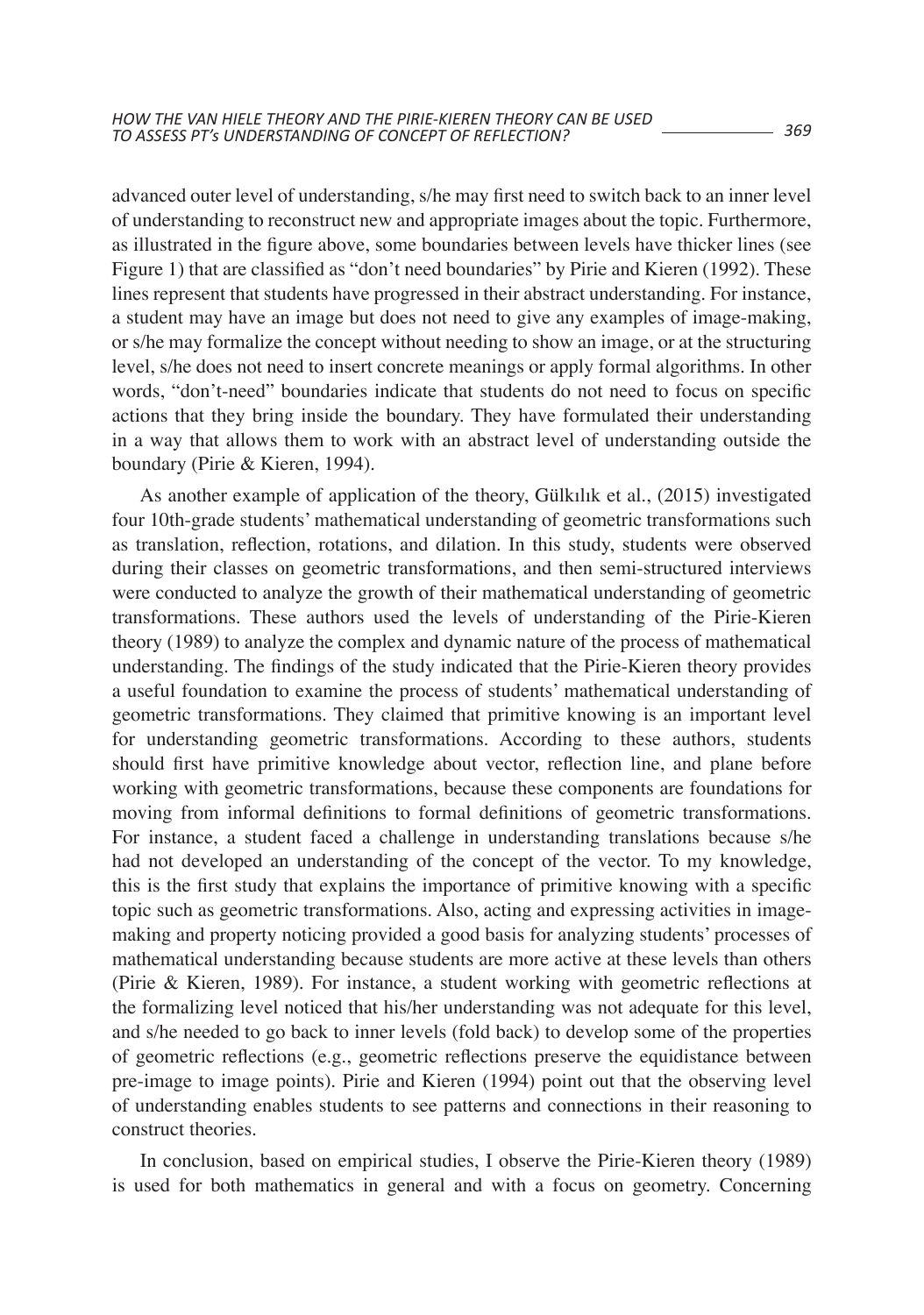the growth of mathematical understanding, both studies emphasized that the property noticing level of understanding provides an important foundation for students to be able to make generalizations, use formal definitions and create theorems. In addition, Gülkılık et al., (2015) showed the importance of primitive knowing for achieving higher levels of understanding of geometric transformations.

### **Ethical Procedures**

This study was conducted based on research and publication ethics. The articles used in the research are fully expressed by the rules determined in the text and the references.

## **4. How the van Hiele Theory and the Pirie-Kieren Theory Can be used to Assess PTs' Understanding of Concept of Reflection**

To answer the question "How do the van Hiele Theory and the Pirie-Kieren Theory can be used to assess PTs' understanding of the concept of reflection". I should first identify how mathematical understanding occurs. Then, I will present the van Hiele theory (1986) and Pirie-Kieren theory (1989) as two alternative perspectives that researchers can potentially use to assess PTs' level of mathematical understanding. In the following, I will discuss how each perspective can influence how we pursue our research question, and then I will make an argument to justify our choice of the van Hiele theory as more useful than Pirie-Kieren theory for assessing PTs'level of mathematical understanding in geometric reflections.

First, as suggested by Hiebert and Carpenter (1992) understanding can be defined as, "making connections, or establishing relationships, either between knowledge already internally represented or between existing networks and new information" (p. 80). This entails that understood mathematical concepts are part of an internal network of representations and constructing relations between these mental objects produces networks of knowledge.

Focusing on students' mental structures then is useful to analyze how they learn, and what they understand (Hiebert & Carpenter, 1992; Steffe & Kieren 1994). These processes are a key factor for understanding, and to aid in the analysis of students'mental structures many researchers have discussed the development and refinement of related skills (e.g. conceptualization, reasoning) in terms of levels (Battista & Clements, 1996; Battista, 2004; Pirie & Kieren, 1989; van Hiele, 1986). Models based around a levels framework can not only describe cognitive plateaus, but also aid in determining what students can and cannot do (Battista, 2004). Further, these frameworks provide a means for students to demonstrate primary milestones, as well as learning trajectories for a topic (Battista, 2004). Hence, to identify mental processes in which students understand a mathematical topic, I infer that defined sub-concepts in the learning process are necessary, and they provide characteristics of levels, as well as milestones of the particular topic.

Alevels-model offers a suitable conceptual framework to understand and reason about the paths students take to complete the procedure of learning a topic. Hence, I intend to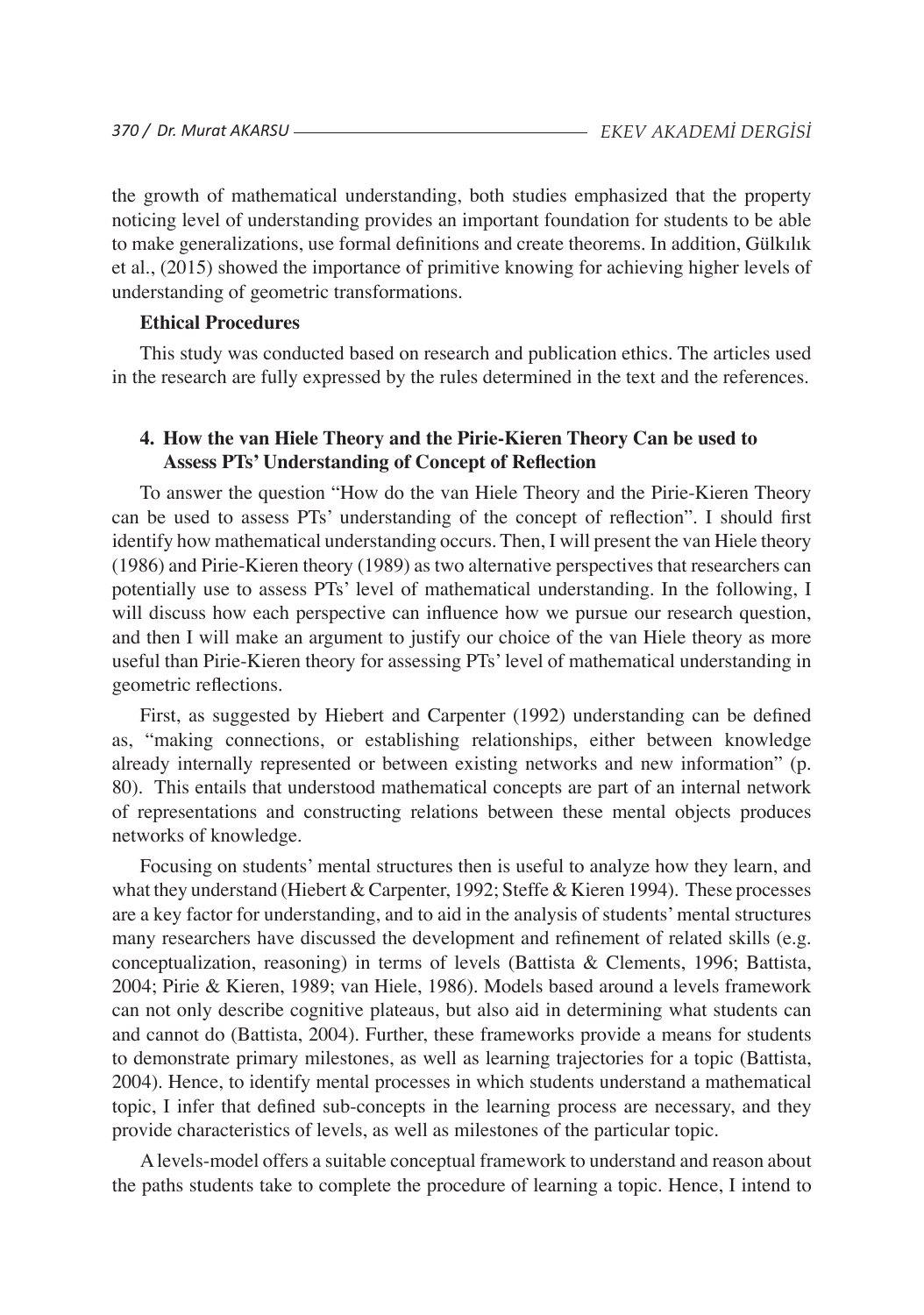suggest the van Hiele Theory (1986), which represents a levels-model perspective, as a framework to investigate PTs' understanding of geometric reflection. I reason that the van Hiele theory's five levels of understanding (visualization, analysis, informal deduction, deduction, and rigor) can help researchers to determine PTs' learning paths, levels of thinking, language difficulties, thinking processes, and the primary milestones of their learning trajectories for geometric reflection. Therefore, I consider carefully defined levels to be indispensable in an investigation of the process of students' mathematical understanding. Additionally, teachers can use the five levels of the van Hiele model to design the geometric reflection tasks for their instruction. The NCTM (2000) has pointed out that mathematical tasks play a crucial role in the learning of mathematics. Likewise, Krainer (1993) stated, "Powerful tasks are important points of contact between the actions of the teacher and those of the student" (p. 68). Therefore, the van Hiele levels can provide teachers with guidelines to design appropriate tasks to deeply analyze PTs' understanding of geometric reflection.

Several studies have examined the effects of the use of dynamic geometry software (DGS) programs on students' van Hiele levels (Breen, 1999; Clements & Battista, 1990; Kutluca, 2013) and provided support for its positive effect on the development of students' van Hiele levels (1986) in geometry. These studies prompted us to think about the impact of technology on van Hiele levels and the transitions between the levels. In particular, DGS provides opportunities for students to draw, construct, and measure (Hollebrands, 2007) and to recognize patterns, make conjectures, and formulate conclusions (Tikoo, 1998) as a result of constructing objects and acting upon them. Consistently, Hollebrands  $(2007)$  found that when students interact with DGS, they observe and experience geometric transformations that serve as the basis for making connections between representations. Therefore, I infer from these findings that one of the major goals of using DGS is to facilitate students' transitions from one van Hiele level to the next. Furthermore, unique to DGS, dragging supports students' ability to explore objects'invariant properties and to make conjectures (Arzarello, Olivero, Paola, & Robutti, 2002; Hollebrands, 2007; İbili, 2019). For instance, students can use DGS to draw a triangle and then drag a vertex of the triangle and change the properties of the shape. Interacting with shapes in this way helps students to observe whether or not the properties of the object remain invariant or not (Tikoo, 1998). In other words, students can switch from the visualization level to the analysis level by using the dragging feature of DGS. I believe that all these studies can guide teachers as they design their tasks for each of the van Hiele levels to prepare their instruction.

Researchers can also draw from the Pirie-Kieren theory (1989) to explore PTs' growth of understanding of geometric reflections. Pirie and Kieren defined growth as a "whole, dynamic, leveled but a non-linear, transcendently recursive process" (Pirie & Kieren, 1991a, p. 1). In keeping with this view, they focused on an action to characterize understanding rather than a product resulting from such action. Adopting the Pirie-Kieren theory will allow researchers to explore PTs' understanding of geometric reflections as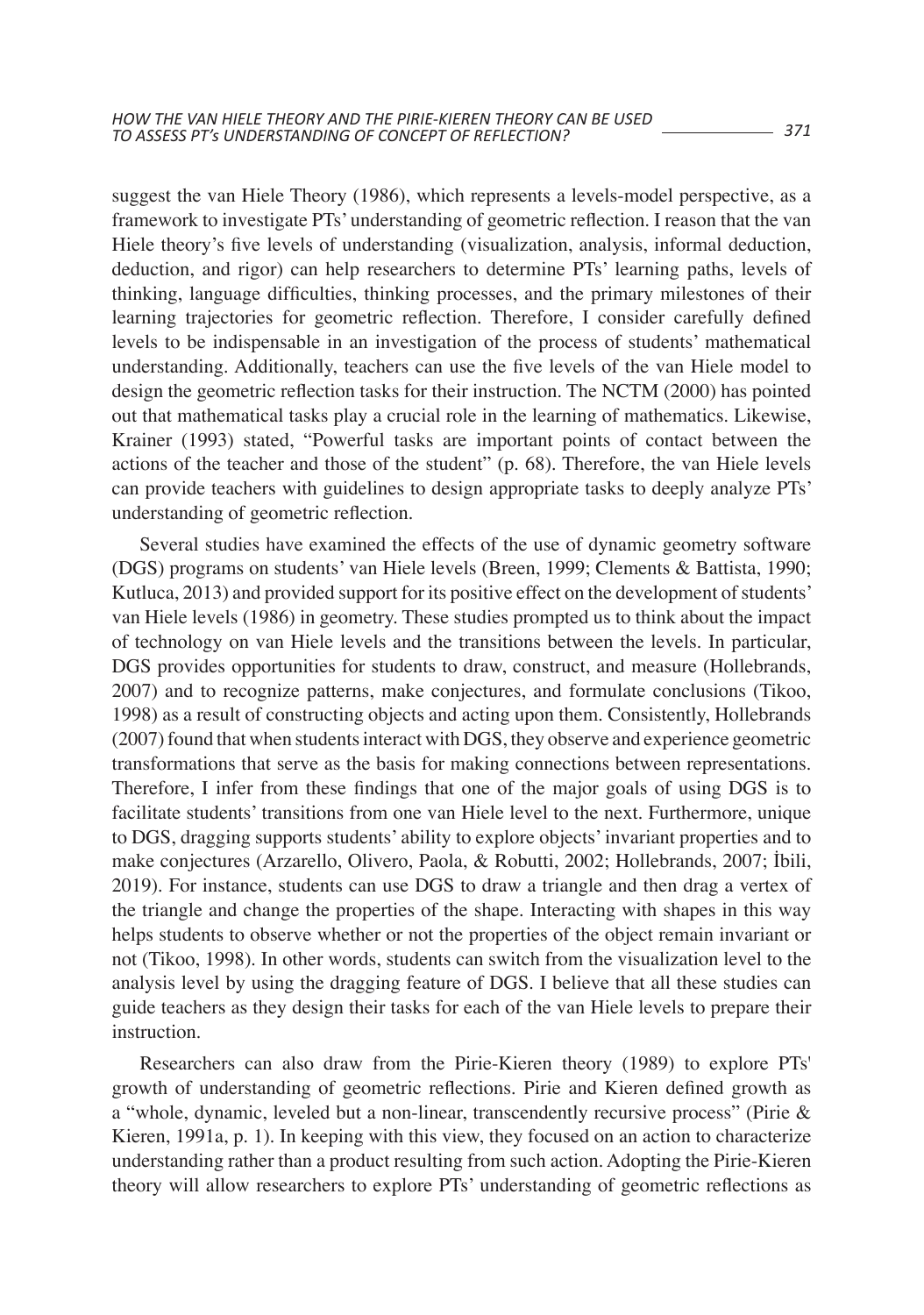an ongoing process in action. However, the Pirie-Kieren theory does not provide learning trajectories to determine which level of a specific topic a student currently demonstrates because it focuses on the process of growth of mathematical understanding as dynamic and non-linear.

*Folding back,* which refers to moving back and forth between levels of understanding to promote understanding, is an important part of the Pirie-Kieren theory (1989). When a student has difficulties solving a problem, s/he might need to go back to an inner level of understanding to create new images or reorganize his/her prior understanding to improve his/her current understanding. Martin (2000) stated that a student needs to be "self-aware of the nature of his or her existing understanding of the folding back is to be effective" (p.145). This process is effective when moving back to an inner level enables the student to extend his/her understanding to solve the problem. The use of the Pirie-Kieren theory in geometric reflections could help determine the extent to which PTs are aware of the limitations of their understanding. By using the folding back strategy, they might examine what they learned about a topic and notice where gaps exist in their mathematical understanding. In the following paragraph, I explain the effects of DGS on Pirie-Kieren levels.

There is no research on the effects of the use of DGS programs on students' Pirie-Kieren levels (1989) in geometric reflections. I infer that since the Pirie-Kieren focus is on action to characterize the level of understanding, use of DGS with the Pirie-Kieren theory may not be helpful for geometric reflections in terms of the motion and mapping views because understanding geometric transformations has been conceptualized in terms of the broad notions "motion" and "mapping" (Edwards, 1997; Flanagan, 2001; Yanik, 2013). A motion-oriented view entails seeing the plane as a background, separate from geometric objects (Yanik, 2013). This view is "erroneous" since the plane is a set of infinite points, and geometric objects are not separate from the plane; but rather a subset of the points in it. Now, a mapping view acknowledges, "all points in the plane [are mapped] to other points in the plane rather than removing images/points from their original locations to different locations." (Yanik & Flores, 2009, p. 42).

Therefore, Yanik (2013) points out that when studentsfocus on the action of geometric transformations by using DGS, they may promote their motion view rather than mapping view. To improve the mapping view, I need to focus on the result of the geometric reflections rather than action. Hence, the use of DGS with Pirie-Kieren's theory may not be helpful for research on geometric reflections.

To recap, I suggest using the van Hiele theory (1986) in geometric reflections research specifically for geometric transformations research for several reasons. First, the van Hiele model was written specifically for geometry as opposed to the Pirie-Kieren theory (1989), which applies across a variety of subject areas (e.g., algebra, computation, geometry). Second, while the van Hiele levels can help to determine PTs' learning paths, levels of thinking, language difficulties, thinking processes, and the primary milestones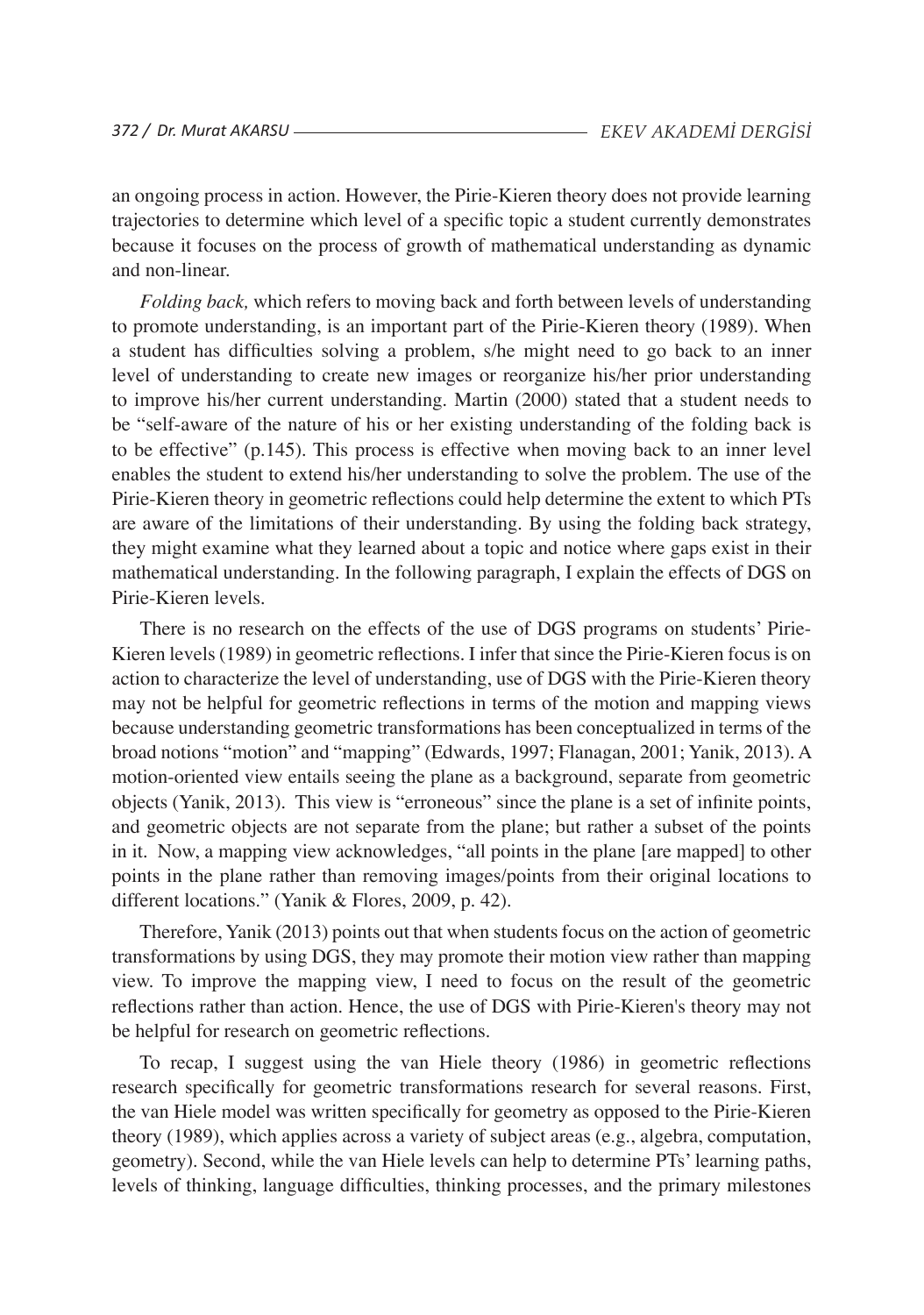of their learning trajectories for geometric reflections, the Pirie-Kieren theory cannot support the exploration of their learning trajectories in geometric reflections. Third, I used van Hiele Levels to determine the characteristics of the van Hiele levels in geometric transformationsin terms of motion and mapping views(see Table 1). These characteristics of levels might be helpful for the design of tasks that investigate PT's understanding of geometric reflections. However, there is no research to determine the characteristics of the Pirie-Kieren theory in geometric transformations. Keeping that in mind, I believe that there is merit in exploring how the Pirie-Kieren theory might be applied to a similar context particularly because of the lack of research in this aspect. Looking more carefully into potential extensions of the Pirie-Kieren theory to fill an existing gap in the current literature might be an important goal to set up for future studies. Fourth, van Hiele explained five interim phases of learning in progressing from one level to the next level. I suggest using the van Hiele theory to determine students' particular levels and provide appropriate tasks to observe whether and how the movement from one level to the next level is achieved. The Pirie-Kieren theory, however, does not provide a learning path to explain how to move from one level to the next.

### **5. Conclusion**

To discuss and investigate how PTs (or students) understand the concept of geometric reflections using DGS, the researchers, educators, and teachers use the van Hiele framework (1986). This is primarily due to the fact that the van Hiele framework provides clear descriptors and pathways for developing a deeper understanding of a topic (see Table 1). While this feature is applicable in many mathematical settings, it plays a fairly significant role in monitoring the progression from a motion perspective of geometric reflection to the mapping perspective. This study has shown that Pirie-Kieren's theory offers a unique perspective for understanding how PTs (or students) develop an understanding of a mathematical topic. However, this contrasts with the depths of knowledge provided by the van Hiele levels, although it does allow for different types of knowledge. The lack of a well-defined progression of knowledge types is the primary source of the difficulty in monitoring PT (or student) development. While the "pull-back" feature of Pirie-Kieren's theory acknowledges and, in some respects, implies a depth of knowledge, without a pathway to track the development/changes to a PTs understanding it does not lend itself to our study. The evidence this study has provided throughout suffices to show that the van Hiele levels meshes in a more effective manner with our work of understanding (and monitoring) PTs' understandings of geometric reflections utilizing DGS. This is a result of the descriptors and criteria laid out in the van Hiele levels, along with the linear progression of the development of understandings. These levels to some extent also correspond nicely with the descriptors for the types of understanding for geometric reflection.As a result, it can be seen similarities of the van Hiele levels with the motion and mapping perspectives and hence can track PTs (or student) progression of understanding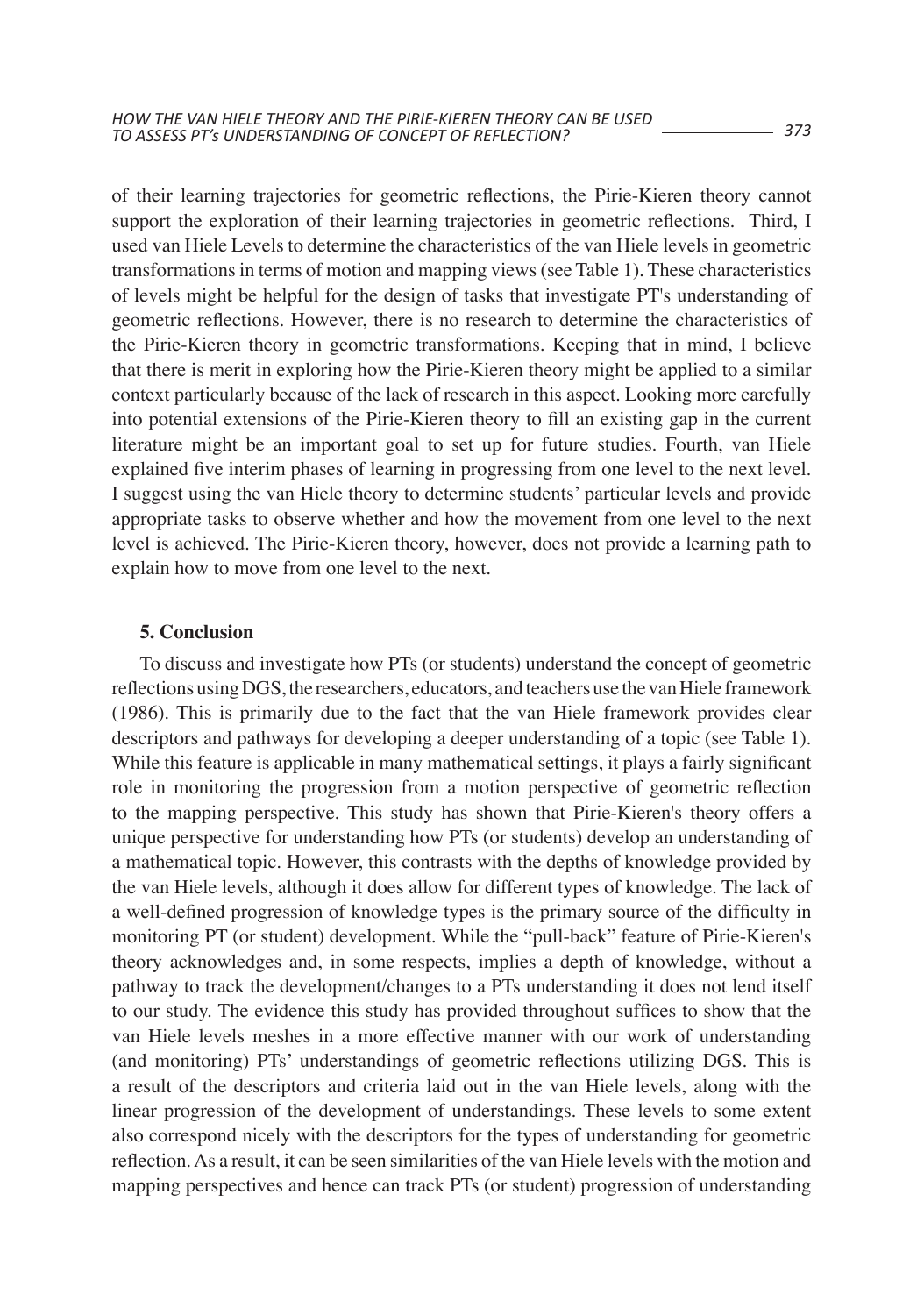of geometric reflection. Therefore, the studies mentioned above can be used as a guideline to design observations, interview protocols, and the setting of studies related to levels and types of understanding of geometric reflections.

#### **References**

- Adolphus, T., 2011. Problems of teaching and learning of geometry in secondary schools in Rivers State, Nigeria. *International Journal of Emerging Science and Engineering (IJESE), 1*(2), 143-152.
- Akarsu, M. (2022). Understanding of geometric reflection: John's learning path for geometric reflection. *Journal of Theoretical Educational Science*, *15*(1), 64-89.
- Arzarello, F., Olivero, F., Paola, D. & Robutti, O. (2002). A cognitive analysis of dragging practices in Cabri environments. *ZDM – The International Journal on Mathematics Education, 34*(3), 66–72.
- Battista, M. T. & Clements, D. H. (1996). Students' understanding of three-dimensional rectangular arrays of cubes. *Journal for Research in Mathematics Education, 27*, 258–292.
- Battista, M.T. (2004). Applying cognition-based assessment to elementary school students' development of understanding of area and volume measurement. *Mathematical Thinking and Learning, 6*(2), 185-204.
- Breen, J. J. (1999). Achievement of van Hiele level two in geometry thinking by eight grade students through the use of geometry computer-based guided instruction. (Unpublished Doctoral Dissertation), Vermillion: The University of South Dakota School of Education.
- Cavey, L. O. & Berenson, S. B. (2005). Learning to teach high school mathematics: Patterns of growth in understanding right triangle trigonometry during lesson plan study. *Journal of Mathematical Behavior, 24*, 171–190.
- Clements, D. H. & Battista, M. T. (1990). The effects of Logo on children's conceptualizations of angle and polygons. *Journal for research in mathematics education, 21*(5), 356-371.
- Clements, D. H., Sarama, J., Yelland, N. J. & Glass, B. (2008). Learning and teaching geometry with computers in the elementary and middle school. *Research on technology and the teaching and learning of mathematics*, *1*, 109-154.
- Dubinsky, E. (1991). Constructive aspects of reflective abstraction in advanced mathematics. In *Epistemological foundations of mathematical experience* (pp. 160-202). Springer, New York, NY.
- Edwards, L. (1997). Exploring the territory before proof: Students' generalizations in a computer microworld for transformation geometry. *International Journal of Computers for Mathematical Learning, 2*, 187–215.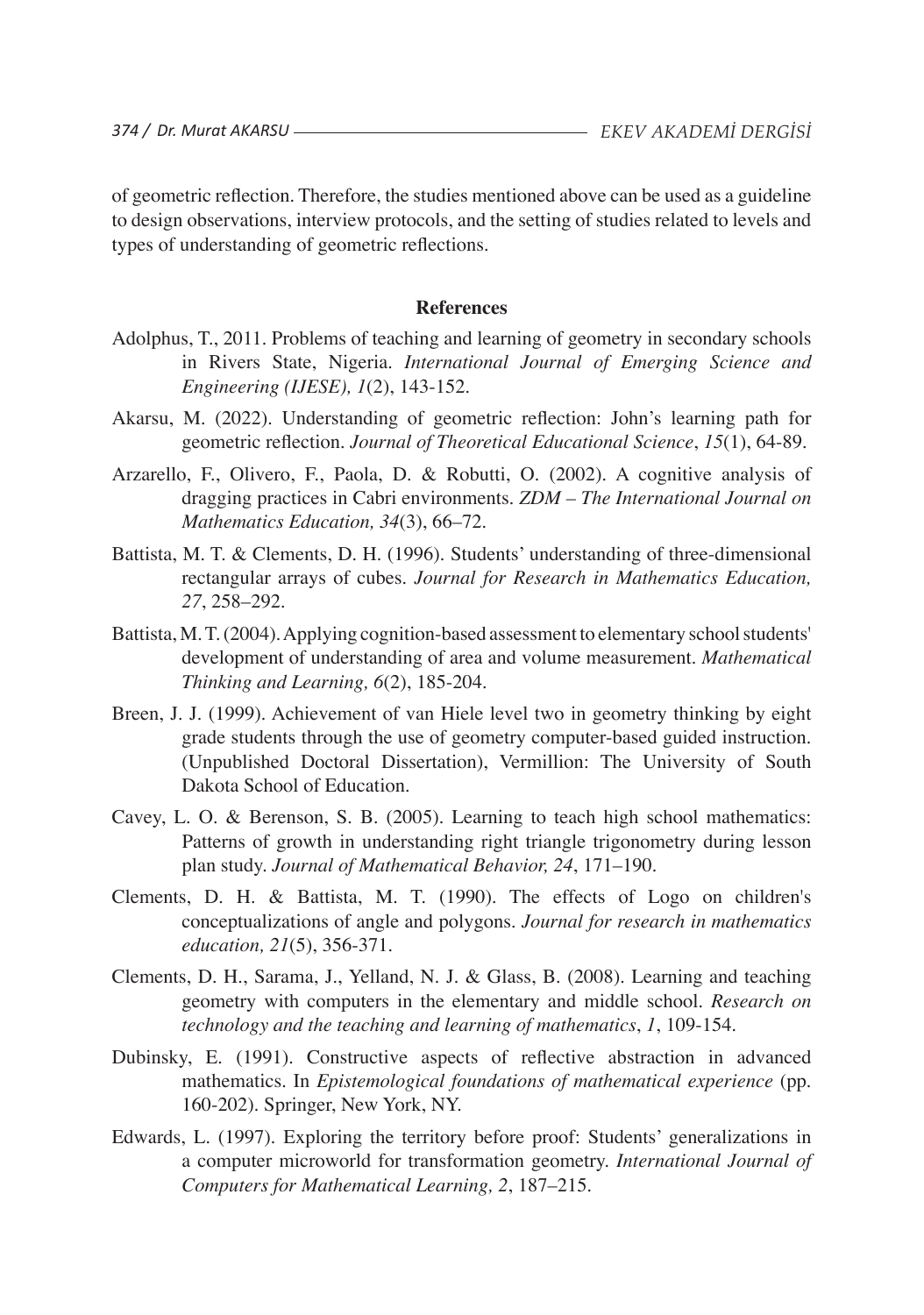- Gülkılık, H., Uğurlu, H. H. & Yürük, N. (2015). Examining Students' Mathematical Understanding of Geometric Transformations Using the Pirie-Kieren Model. *Educational Sciences: Theory & Practice, 15*(6).
- Guven, B. (2012). Using dynamic geometry software to improve eight grade students' understanding of transformation geometry. *Australasian Journal of Educational Technology*, *28*(2), 364-382.
- Hiebert, J. & Carpenter, T. P. (1992). Learning and teaching with understanding. In D. A. Grouws (Ed.), *Handbook of research on mathematics teaching and learning* (pp. 65-97). New York, NY: Macmillan.
- Hollebrands, K. F. (2003). High school students' understandings of geometric transformations in the context of a technological environment. *The Journal of Mathematical Behavior, 22*(1), 55-72.
- Hollebrands, K. F. (2007). The role of a dynamic software program for geometry in the strategies high school mathematics students employ. *Journal for Research in Mathematics Education*, *38*(2),164-192.
- İbili, E. (2019). The use of dynamic geometry software from a pedagogical perspective: current status and future prospects. *Journal of Computer and Education Research, 7*(14), 337-355.
- Krainer, K. (1993). Powerful tasks: A contribution to a high level of acting and reflecting in mathematics instruction. *Educational Studies in Mathematics, 24*(1), 65-93.
- Kutluca, T. (2013). The effect of geometry instruction with dynamic geometry software; GeoGebra on Van Hiele geometry understanding levels of students. *Educational Research and Reviews, 8*(17), 1509-1518.
- Luneta, K., 2014. 'Foundation phase teachers' (limited) knowledge of geometry', *South African Journal of Childhood Education 4*(3), 71-86.
- Martin, L. C. (2000). *Folding back and growing mathematical understanding*. Paper presented at the 24th Annual Canadian Mathematics Education Study Group, Montreal, Canada.
- Martin, L. C. (2008). Folding back and the dynamical growth of mathematical understanding: Elaborating the Pirie-Kieren Theory. *Journal of Mathematical Behavior, 27*, 64-85.
- National Council of Teachers of Mathematics [NCTM]. (1989). *Curriculum and evaluation standards for school mathematics*. Reston, VA: Author.
- National Council of Teachers of Mathematics [NCTM]. (2000). *Principles and standards for school mathematics.* Reston, VA: NCTM.
- Pirie, S. E. B., & Kieren, T. E. (1989). A recursive theory of mathematical understanding. *For the Learning of Mathematics*, *9*(3), 7-11.